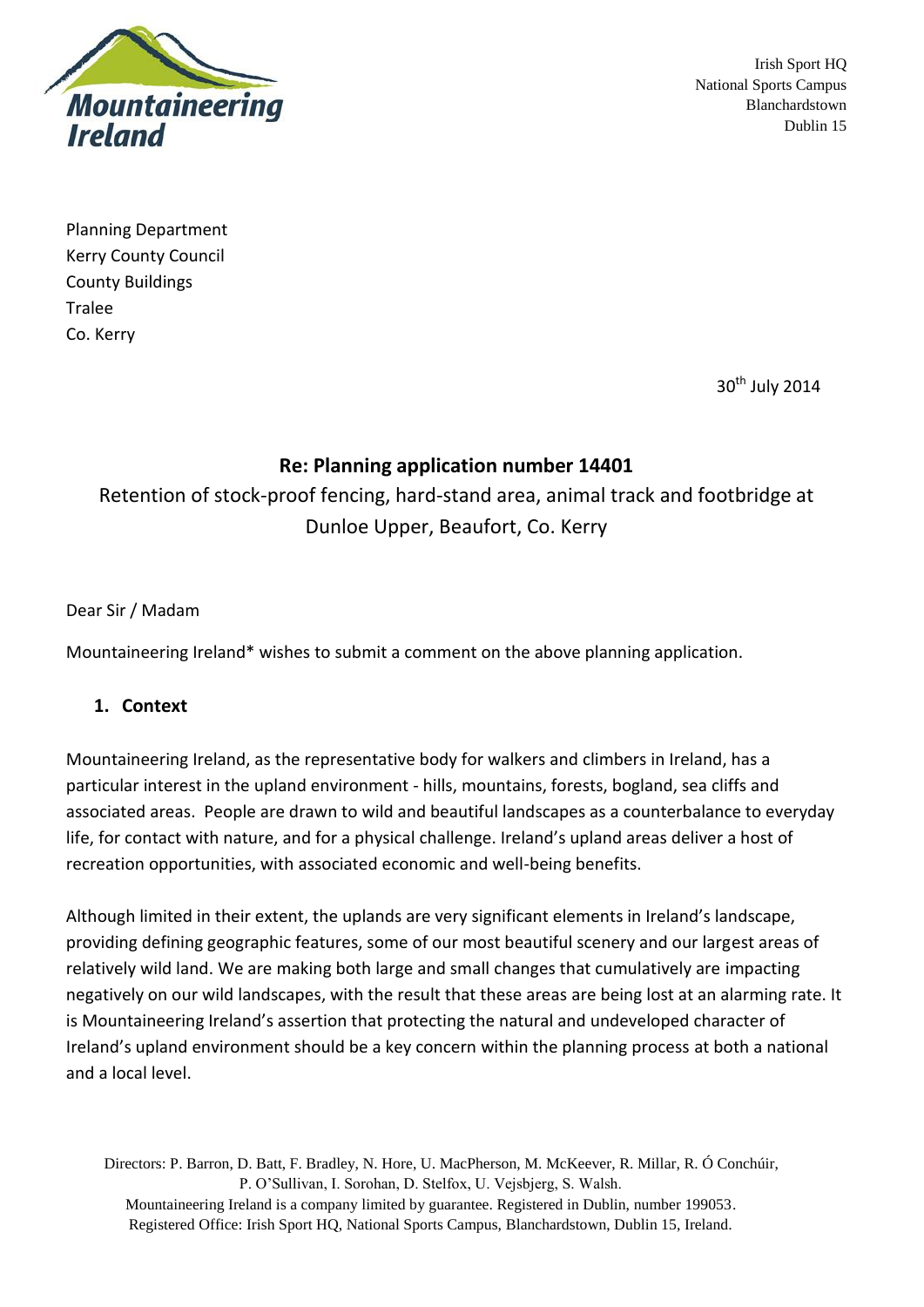Mountaineering Ireland recognises and appreciates the role that hill-farming has played in shaping Ireland's upland landscape and we are aware of the current challenges in this sector. Mountaineering Ireland believes that the best way to maintain the environmental quality of Ireland's upland areas is to do so in co-operation with the people who own and work the land. Over the past two years Mountaineering Ireland has spearheaded a campaign, supported by all the major farming representative bodies, for a national agri-environmental scheme with measures to support low intensity conservation farming in upland areas under the Rural Development Programme for 2014- 2020.

## **2. Comments on the application**

### **2.1 Landscape impact**

Mountaineering Ireland acknowledges the right of farmers to erect fences for agricultural purposes, however our Environmental Policy states that fencing of traditionally open high areas of rough grazing detracts from the quality of the upland environment and should be kept to a minimum. The policy seeks to protect all Ireland's upland areas, not just those that are designated as Special Areas of Conservation or Special Protection Areas; however it should be considered that this application falls within a Special Area of Conservation.

The fence at Dunloe Upper runs along the roadside in the Gap of Dunloe, one of Ireland's most scenic landscapes, which is famous throughout the world. The fence also crosses the MacGillycuddy Reeks ridge at two points, detracting significantly from the vista in this previously open mountain landscape.

The Kerry County Development 2009-2015 recognises the quality of Kerry's scenic landscapes, and the importance of protecting these through zoning and development control. The development at Dunloe Upper is within an area zoned as Prime Special Amenity:

## *3.7.9 - Prime Special Amenity*

*This zoning constitutes the outstanding landscapes throughout the county. Rugged mountain ranges, spectacular coastal vistas and unspoilt wilderness areas are some of the features within this designation.* 

*The County enjoys both a national and international reputation for its scenic beauty. It is imperative in order to maintain the natural beauty and character of the county, that these areas be protected.*

Protection of the landscape of County Kerry is also addressed through the following objective:

### *Objective ZL 12-1*

*Protect the landscape of the county as a major economic asset as well as for its invaluable amenity value and beauty.*

This fence makes a significant manmade intrusion into an otherwise natural landscape and Mountaineering Ireland is therefore of the strong opinion that retention of this fence (and its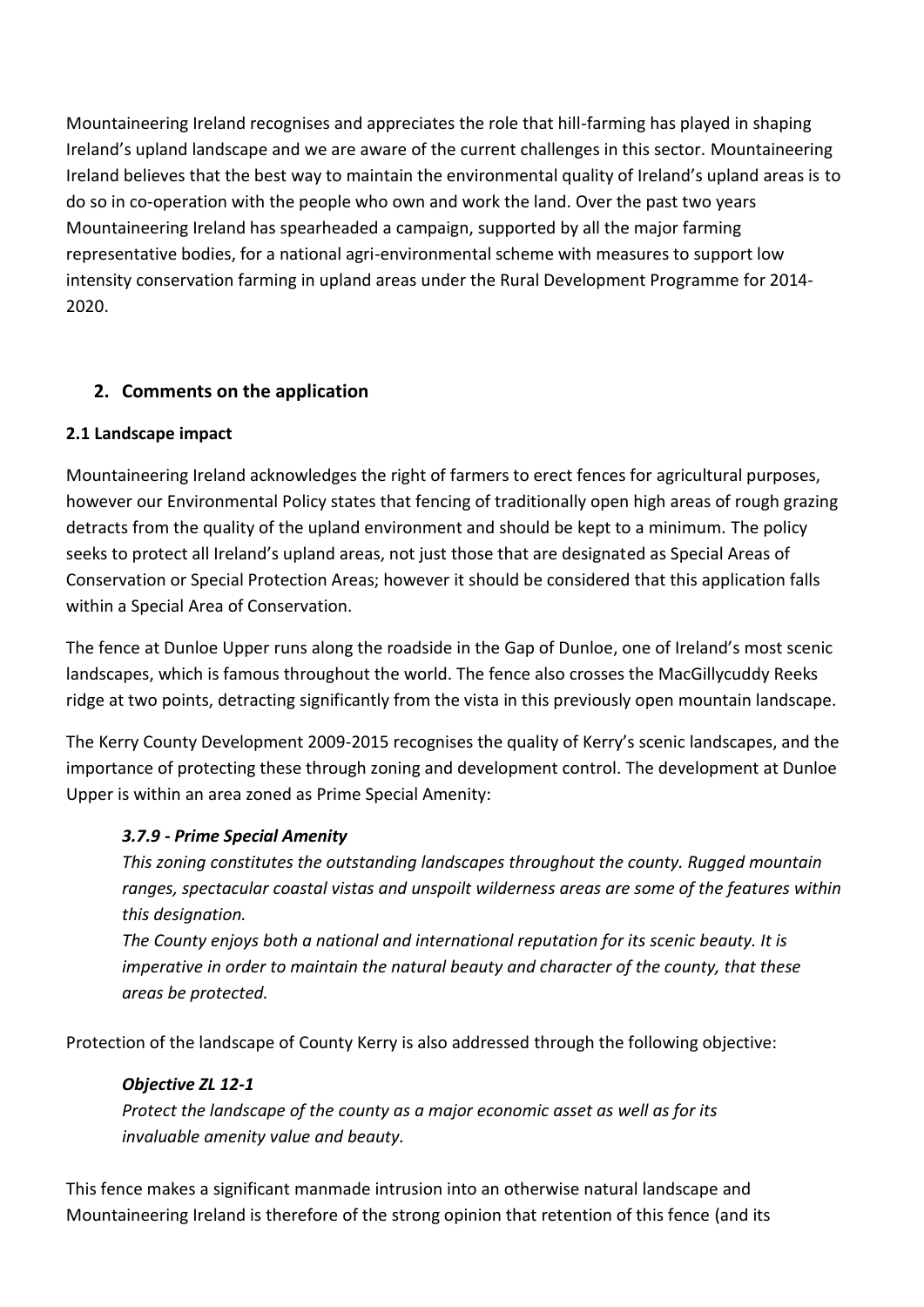associated developments) is undesirable from a visual point of view and is contrary to the proper planning and sustainable development of this special upland area.

#### **2.2 Barrier to recreational enjoyment**

As Ireland's highest mountain range, the MacGillycuddy Reeks have for centuries been a magnet for walkers and climbers. The MacGillycuddy Reeks ridge from Kate Kearney's Cottage to Lough Acoose takes in nine summits over 900m in height and is acknowledged as one of Ireland's finest ridge walks.

The fence in question is slightly higher than the typical post and wire construction, and due to the absence of stiles to facilitate its crossing, presents a major physical barrier to walkers following the MacGillycuddy Reeks ridge. The fence has also caused confusion amongst some groups, particularly in conditions of poor visibility which are common at this height in the mountains. People have crossed the fence with difficulty, only to find a short time later that they need to cross the fence a second time as they exit the property. Although in theory one could walk around the fence, this is not obvious and requires an unnatural detour.

The importance of the MacGillycuddy Reeks for recreation is underlined by the selection of this range by the Rural Recreation Section within the Department of Environment, Community & Local Government as one of two pilot areas for a national Mountain Access Project. The MacGillycuddy Reeks Mountain Access Forum, which brings together a range of interested parties, was formed earlier in 2014 to protect, manage and develop this unique mountain range.

It is Mountaineering Ireland's view that the fencing between Struicín and Cnoc an Bhráca interferes with the enjoyment of this popular ridge walk and is therefore an inappropriate development given the acknowledged importance of the MacGillycuddy Reeks for both recreation and tourism.

#### **2.3 Not necessary for agricultural reasons**

The applicants argue that the erection of stock-proof fencing on mountain land is the best approach to managing grazing so as to keep the land in Good Agricultural and Environmental Condition (GAEC). It should be noted that this is not a traditional hill-farming practice in the MacGillycuddy Reeks. If it was, the entire area would have been fenced previously. Appropriate stocking levels combined with traditional shepherding provide the most effective means to achieve optimal grazing conditions across a mountain area. While the labour requirement may be greater, it should be remembered that the fencing of mountain land is both expensive in the first instance and costly to maintain (due to remoteness and harsh weather conditions).

The need for stock-proof fencing to fulfil Department of Agriculture cross-compliance requirements no longer applies to all hill and mountain land. In December 2013 **Minister Simon Coveney** announced that fencing is not required on hill land which was previously unfenced and which continues to be actively farmed in the traditional manner (KildareStreet.com, 3<sup>rd</sup> December 2013).